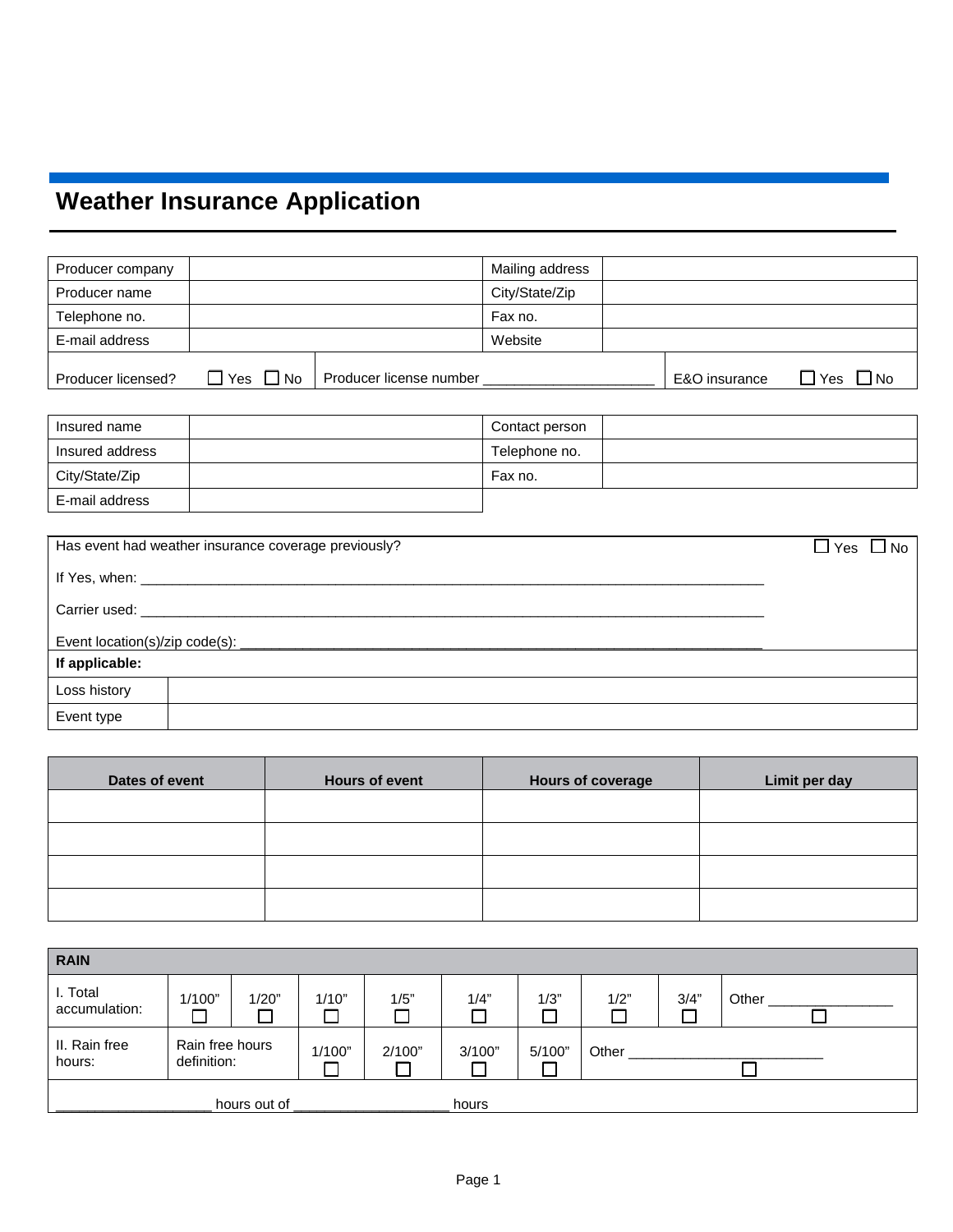| <b>ALTERNATIVE PERIL OPTIONS</b> |                               |                |  |  |  |
|----------------------------------|-------------------------------|----------------|--|--|--|
| $\Box$ Snow                      | Lightning<br>П                | $\Box$ Fog     |  |  |  |
| Temperature                      |                               |                |  |  |  |
| $\Box$ MAX<br>$\Box$ MIN         | $\Box$ Hurricane              | $\Box$ Tornado |  |  |  |
| $\Box$ Wind speed                | Adverse weather<br>(describe) | $\Box$ Other   |  |  |  |

## **Weather Analytics (\$50 per insured date)**

**Claim Settlement (choose one):** 



Third-party observer which uses industry-changing and proprietary, hyper-local climate data to more accurately verify weather conditions at the exact location of the event per Insured date. This service also includes:



 **NEW – Smartphone App / IMPROVED – hands-on claim verification**: Using innovative technology, you will have the ability to download a smartphone app to immediately verify if there was a claim and view and download a detailed hourly report of the weather data. Based on this report, if validated, a claim check will automatically be sent within 72 hours of claim notification by Weather Analytics.

## **Closest National Weather Station (approximately XX miles away)**

Please be advised that weather conditions and location can vary dramatically. If your event location is more than five miles away from the Closest National Weather Station as identified above, you should consider an alternative claim verification source.

**Independent On-Site Weather Observer** (approximately \$50 per hour plus travel expenses. Subject to HCC Specialty approval)

If an approved independent weather observer is not secured by the Insured, for purposes of claim verification, HCC Specialty will *designate the closest approved recording station in the terms of the contract. Should the Insured require additional information regarding an observer, please contact HCC Specialty.*